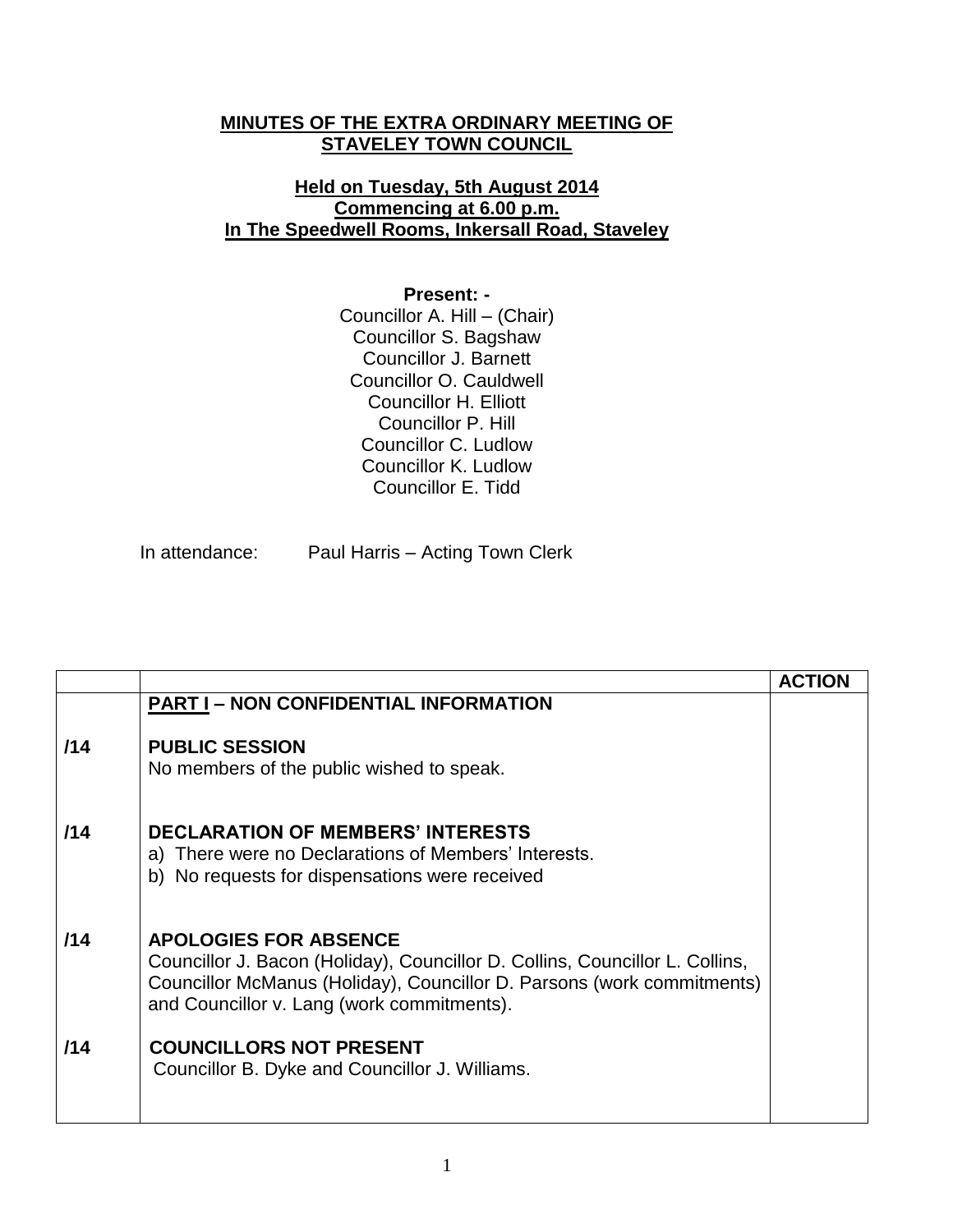| /14 | TO DETERMINE WHICH ITEMS IF ANY FROM PART I OF THE<br>AGENDA SHOULD BE TAKEN WITH THE PUBLIC EXCLUDED AND<br><b>MOVED INTO PART II</b><br>No items were requested to be taken with the public excluded.                                                                                                                                                                                                                                                                                                                                                                                                       |  |
|-----|---------------------------------------------------------------------------------------------------------------------------------------------------------------------------------------------------------------------------------------------------------------------------------------------------------------------------------------------------------------------------------------------------------------------------------------------------------------------------------------------------------------------------------------------------------------------------------------------------------------|--|
| /14 | <b>SPEEDWELL ROOMS - MAINTENANCE ITEMS</b><br>The Acting Town Clerk presented a report from Alan Mansell,<br>Maintenance Manager. This included the work that had been carried out<br>to the flat roof over the stage and highlighting further work needed to the<br>roof. CCTV upgrade has been purchased and is in the process of being<br>fitted. Plaster work was needed over the stage, quotations were being<br>obtained for upgrades to the heating system, fixed seating for the lounge,<br>for fixing the garage roof and doors along with various other issues that<br>were relayed to Councillors. |  |
|     | Councillors wished to thank Mr Mansell for his report. It was noted that the<br>maintenance budget had not been properly utilised and it was helpful to<br>have a comprehensive report from staff. They wished to note that staff<br>have really helped get the Bar and Cellar area under control along with<br>work to clear all rubbish from the Speedwell Rooms really proved staff do<br>want to work with Councillors.                                                                                                                                                                                   |  |
|     | The lack of cleanliness of the floors was noted, in particular Councillors<br>felt that the floor needed stripping and some of the other floors were<br>thought to be in need of better cleaning. Councillors asked the Acting<br>Town Clerk to check with staff if they had the right equipment that they<br>needed in order to carry out the work needed.                                                                                                                                                                                                                                                   |  |
|     | Manual handling training was also mentioned.                                                                                                                                                                                                                                                                                                                                                                                                                                                                                                                                                                  |  |
|     | The report was referred to the Speedwell Rooms Sub-committee.                                                                                                                                                                                                                                                                                                                                                                                                                                                                                                                                                 |  |
| /14 | <b>MARKET – MAINTENANCE ITEMS</b><br>Various materials were requested by the Markets Manager for upgrading<br>the market; however, Councillors felt that additional stall holders were<br>needed before money could be spent. Cllr A Hill would speak with the<br>Markets Manager on his return from holiday.                                                                                                                                                                                                                                                                                                 |  |
| /14 | <b>MIDDLECROFT ALLOTMENTS - FENCING - TO RATIFY DECISION</b><br>The Council noted minute number 244/14 and <b>RESOLVED</b> to ratify the<br>decision to appoint Imperial of Great Britain to carry out the fencing work<br>at the Middlecroft Allotments.                                                                                                                                                                                                                                                                                                                                                     |  |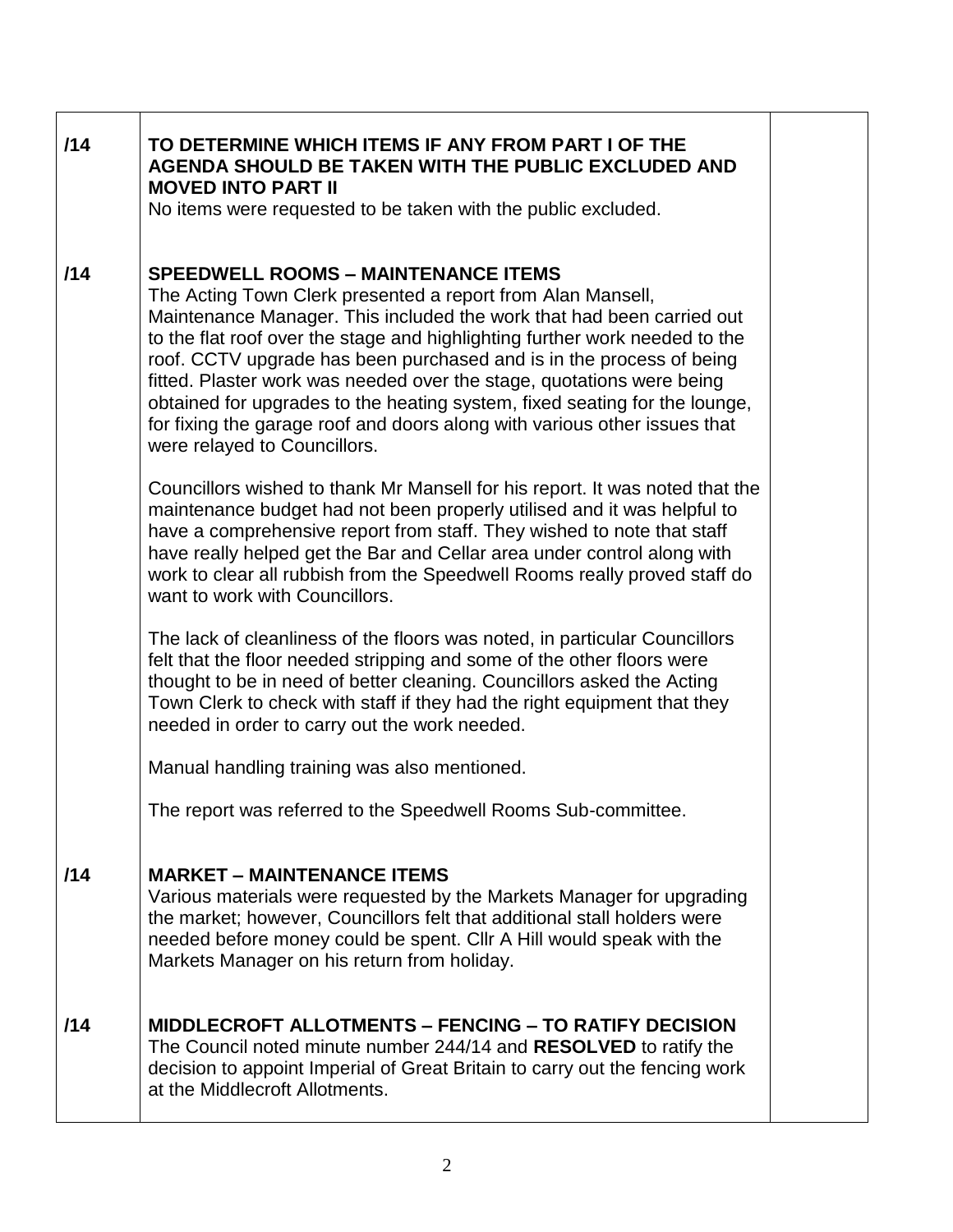|  |                      | <b>ACCOUNTS – SCHEDULE OF PAYMENTS</b><br>approval: |                      |                             |                                        |                                                                                                      |                                                |                                                                |                                                                            |                                                                                                                         |                                                 |                          |                                      |                                        |                                                           |                                                        |                                                                                                                                                                      |                                                                                                                                  |                                                         |                             |                                                                                                                                                                                                                                                                                                     | The following schedule of payments was presented to Council for       |           |                      |                           |                                                                                                                              |                                                                  |              |                                         |                       |  |
|--|----------------------|-----------------------------------------------------|----------------------|-----------------------------|----------------------------------------|------------------------------------------------------------------------------------------------------|------------------------------------------------|----------------------------------------------------------------|----------------------------------------------------------------------------|-------------------------------------------------------------------------------------------------------------------------|-------------------------------------------------|--------------------------|--------------------------------------|----------------------------------------|-----------------------------------------------------------|--------------------------------------------------------|----------------------------------------------------------------------------------------------------------------------------------------------------------------------|----------------------------------------------------------------------------------------------------------------------------------|---------------------------------------------------------|-----------------------------|-----------------------------------------------------------------------------------------------------------------------------------------------------------------------------------------------------------------------------------------------------------------------------------------------------|-----------------------------------------------------------------------|-----------|----------------------|---------------------------|------------------------------------------------------------------------------------------------------------------------------|------------------------------------------------------------------|--------------|-----------------------------------------|-----------------------|--|
|  |                      |                                                     |                      | <b>Notes</b>                |                                        |                                                                                                      |                                                |                                                                |                                                                            |                                                                                                                         |                                                 |                          |                                      |                                        |                                                           |                                                        |                                                                                                                                                                      |                                                                                                                                  |                                                         |                             |                                                                                                                                                                                                                                                                                                     | note - not approved by clerk<br>note - not approved by clerk          |           |                      |                           |                                                                                                                              |                                                                  |              |                                         |                       |  |
|  |                      |                                                     |                      | Council                     |                                        | Retrospective approval<br>Retrospective approval<br>Retrospective approval<br>Retrospective approval | Retrospective approva                          | Retrospective approval                                         | Retrospective approval<br>Retrospective approval<br>Retrospective approval |                                                                                                                         | Retrospective approval<br>Retrospective approva | For approval and signing | For approval and signing             |                                        |                                                           |                                                        | For approval and signing<br>For approval and signing<br>Pro approval and signing<br>For approval and signing<br>For approval and signing<br>For approval and signing | approval and signing<br>For                                                                                                      | For approval and signing<br>approval and signing<br>For | and signing<br>For approval | and signing<br>and signing<br>levordde<br>evordde<br>$\overline{6}$<br>Εōτ                                                                                                                                                                                                                          | signing<br>signing<br>and :<br>s jexoude<br>approval<br>$\frac{5}{5}$ |           |                      |                           | Retrospective approval<br>Retrospective approval<br>Retrospective approval<br>Retrospective approval<br>Approval for payment |                                                                  |              | Retrospective approva                   |                       |  |
|  |                      |                                                     |                      | Clerk<br><b>Total</b>       | $\frac{6}{382}$<br>168.                |                                                                                                      | <u> 동물 동물 동물 동물 동물 동물 동물 동물 동물 동물 동물 동물 동물</u> |                                                                |                                                                            |                                                                                                                         |                                                 |                          |                                      |                                        |                                                           |                                                        |                                                                                                                                                                      |                                                                                                                                  |                                                         |                             | $\begin{array}{l} 38.88 \\ 26.89 \\ 38.89 \\ 56.89 \\ 67.89 \\ 72.89 \\ 83.89 \\ 72.80 \\ 72.80 \\ 72.80 \\ 72.80 \\ 72.80 \\ 72.80 \\ 72.80 \\ 72.80 \\ 72.80 \\ 72.80 \\ 72.80 \\ 72.80 \\ 72.80 \\ 72.80 \\ 72.80 \\ 72.80 \\ 72.80 \\ 72.80 \\ 72.80 \\ 72.80 \\ 72.80 \\ 72.80 \\ 72.80 \\ 72$ | 3,600.00<br>6,120.00                                                  | 23,651.84 |                      |                           | 医舌舌舌舌舌<br>9,526.70<br>1,722.08<br>1,564.45<br>1,564.40<br>3,600.00                                                           |                                                                  | 58<br>35,962 | 폾<br>21.20                              | 59,635.62             |  |
|  |                      |                                                     |                      |                             | Vat<br>£ 63.76<br>179.55<br>28.00      |                                                                                                      |                                                |                                                                |                                                                            |                                                                                                                         |                                                 |                          |                                      |                                        |                                                           |                                                        |                                                                                                                                                                      |                                                                                                                                  |                                                         |                             |                                                                                                                                                                                                                                                                                                     | 600.00                                                                |           |                      |                           |                                                                                                                              | $\overline{a}$<br>632.                                           |              |                                         |                       |  |
|  |                      |                                                     |                      |                             | Net<br>£<br>518.78<br>597.75<br>140.00 |                                                                                                      |                                                |                                                                |                                                                            |                                                                                                                         |                                                 |                          |                                      |                                        |                                                           |                                                        |                                                                                                                                                                      |                                                                                                                                  |                                                         |                             |                                                                                                                                                                                                                                                                                                     | 3,000.00                                                              |           |                      |                           |                                                                                                                              | 3,162.00<br>3,600.00                                             |              |                                         |                       |  |
|  |                      |                                                     |                      | $\overline{5}$<br>Descripti | Display cases                          | Frames and Mounting<br>Health and Enviromental Services                                              | n/a                                            | Bouquet<br>ork at Speedwell Rooms<br>DJ Wo                     |                                                                            | Art Print<br>Copler Supplies<br>ectricity - Stables flat<br>Strimmer repair<br>r Supplies - Speedwell<br>$\frac{6}{11}$ |                                                 | Finance duties<br>Bar    | Chairs Allowance<br>Chairs Allowance |                                        | Finance-Admin services<br>Repairs to Speedwell Rooms root | Maintenance of fire alarm - Hal<br>Cleansing materials |                                                                                                                                                                      | Contract for copier<br>Chairs Allowance<br>S137 Grant<br>Trophis Topilid<br>Truty in Yell.com<br>Entry in Yell.com<br>Stationery |                                                         |                             | Maintenance supplies                                                                                                                                                                                                                                                                                | Prof Services Aug 2012<br>Consultancy services                        |           |                      | Pensions                  |                                                                                                                              | f Staveley Project<br>f Staveley Project<br>Heart of<br>Heart of |              | Recorded deliveries                     | Total of all payments |  |
|  |                      |                                                     |                      | Supplier                    | Abstract Signs and Graphs              | Bolsover Safety<br>Vallaton Ltd                                                                      | Cheque cancelled                               | Sparks Electrical-pay J Barnett<br>Staveley Hall Garden Centre | Banner Box                                                                 | Infotone<br>$E$ -on                                                                                                     | Spa Engineering                                 | Jo Taylor<br>Booker      | Duckmanton Miners Welfare            | Poolsbrook Miners Welfare<br>S Plummer | W <sub>R Leivers</sub>                                    | <b>ADT Fire Security</b>                               | Safety Republic Ltd<br>Copier Systems Ltd                                                                                                                            | Duckmanton Miners Welfare<br>Staveley Armed Forces                                                                               | 2nd Inkersall Brownies                                  | Vision 2000<br>hibu         | Parkland Garden Furniture<br>Viking                                                                                                                                                                                                                                                                 | BHP Accountants<br>Chesterfield BC                                    |           |                      | wages<br>DCC              | wages/salaries<br>wages                                                                                                      | Parkin Heritage & Tourism<br>Brooke Architecture                 |              | Post Office                             |                       |  |
|  | Staveley Town Counci | Payments for approval August 2014                   | Cheques for approval | Cheq no.<br>Date            | 506570                                 | 506572<br>506571                                                                                     | 506573                                         | 506575<br>506574                                               | 506576                                                                     | 506577                                                                                                                  | 506578<br>506579<br>506580                      | 506581                   | 506582                               | 506583<br>506584                       | 506585                                                    | 506586                                                 | 506588<br>506587                                                                                                                                                     | 506590<br>506591                                                                                                                 | 506592                                                  | 506595<br>506594            | 506596<br>506597                                                                                                                                                                                                                                                                                    | 506589<br>506593                                                      |           | <b>Bank Payments</b> | <b>BACS</b><br>22/07/2014 | Online<br>BACS<br>BACS<br>22/07/2014<br>16/07/2014                                                                           | Online<br>Online<br>30/07/2014 0<br>06/08/2014 0<br>06/08/2014 0 |              | Debitcard<br>16/07 - 21/07 direct debit |                       |  |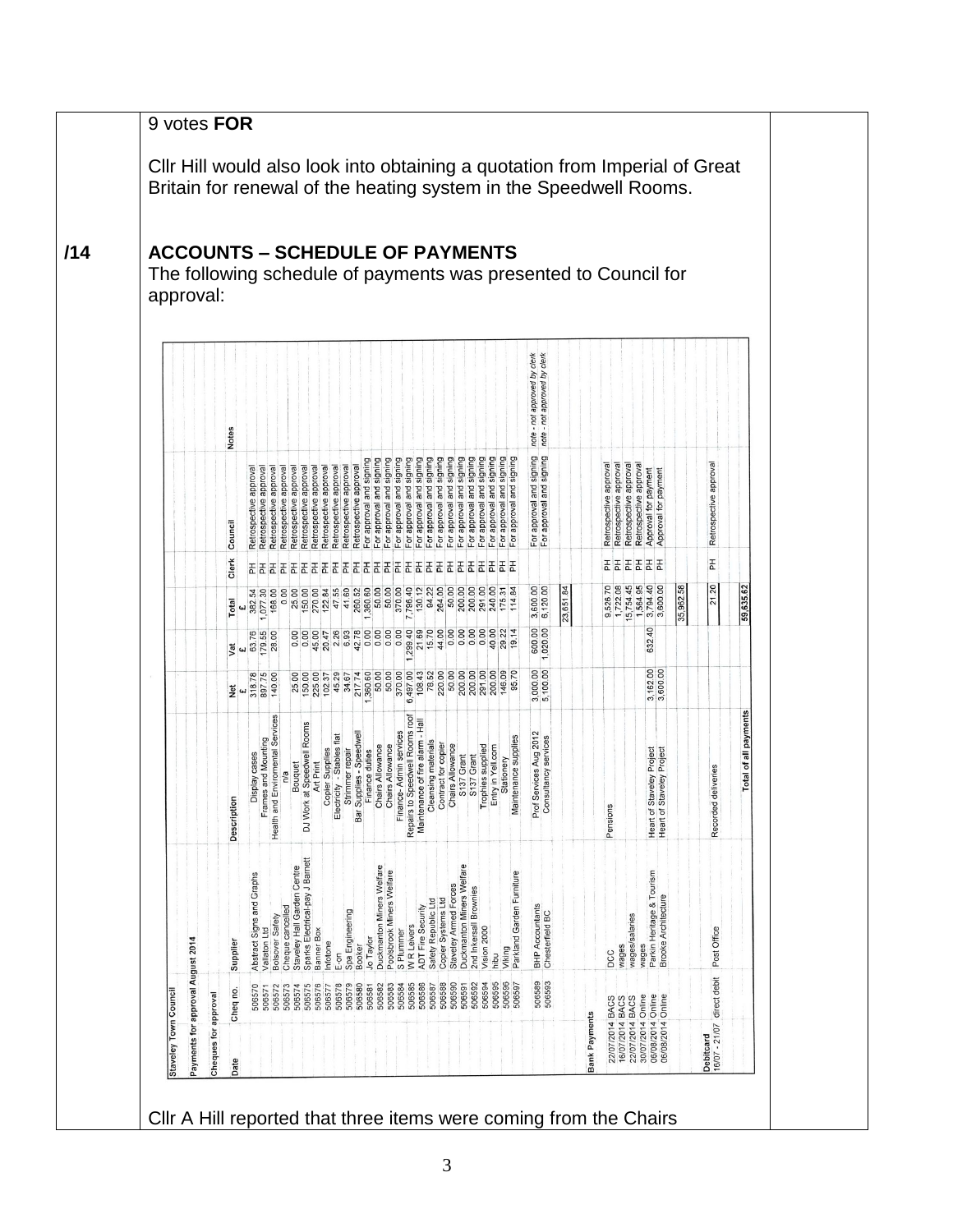|     | Allowance. Questions were asked regarding the BHP Accountants bill, it<br>was considered by Councillors that this should be paid by Heart of<br>Staveley rather than the Council. The Acting Town Clerk was asked to<br>look into this further.                                                                                                                                                                          |  |
|-----|--------------------------------------------------------------------------------------------------------------------------------------------------------------------------------------------------------------------------------------------------------------------------------------------------------------------------------------------------------------------------------------------------------------------------|--|
|     | Regarding the Chesterfield BC Consultancy Services, Councillors thought<br>that this had already been paid and arrangements should be made to pay<br>the bill.                                                                                                                                                                                                                                                           |  |
|     | A question had been asked about the letting of the Stables Business<br>Units. It was seen as very important for income generation that interested<br>parties be kept on board. Councillors AGREED that they wanted the<br>Acting Town Clerk to use the draft lease obtained from Chesterfield<br>Borough Council as a template for developing Staveley Town Council<br>Leases. This is in accordance with minute 142/14. |  |
|     | The costs for the Arts and Crafts Competition were noted to be quite high.<br>Councillors asked for this to be referred to the Leisure and Community<br>Committee.                                                                                                                                                                                                                                                       |  |
|     | It was RESOLVED that the Schedule of Payments be approved with the<br>exception of BHP Accountants which required further investigation.                                                                                                                                                                                                                                                                                 |  |
|     | 8 votes FOR                                                                                                                                                                                                                                                                                                                                                                                                              |  |
| /14 | <b>FINANCIAL RISK ASSESSMENT</b>                                                                                                                                                                                                                                                                                                                                                                                         |  |
|     | Councillors asked the Acting Town Clerk to look at software packages for<br>Health and Safety and Risk Assessments. This matter was referred to the<br>next Policy, Finance and Publicity Committee.                                                                                                                                                                                                                     |  |
| /14 | <b>SEALING OF DOCUMENTS</b>                                                                                                                                                                                                                                                                                                                                                                                              |  |
|     | a) RESOLVED - That the Common Seal of the Council be affixed to any<br>documents or agreements necessary to carry into effect<br>any resolution or decisions passed by or confirmed at<br>this meeting.                                                                                                                                                                                                                  |  |
|     | b) There were no documents requiring registration by the Land Registry                                                                                                                                                                                                                                                                                                                                                   |  |
|     | <b>PART II - CONFIDENTIAL BUSINESS</b>                                                                                                                                                                                                                                                                                                                                                                                   |  |
| /14 | PUBLIC BODIES (ADMISSION TO MEETINGS ACT), 1960                                                                                                                                                                                                                                                                                                                                                                          |  |
|     | <b>RESOLVED -</b><br>That in view of the fact that publicity would be prejudicial<br>to the public interest by reason of the confidential nature                                                                                                                                                                                                                                                                         |  |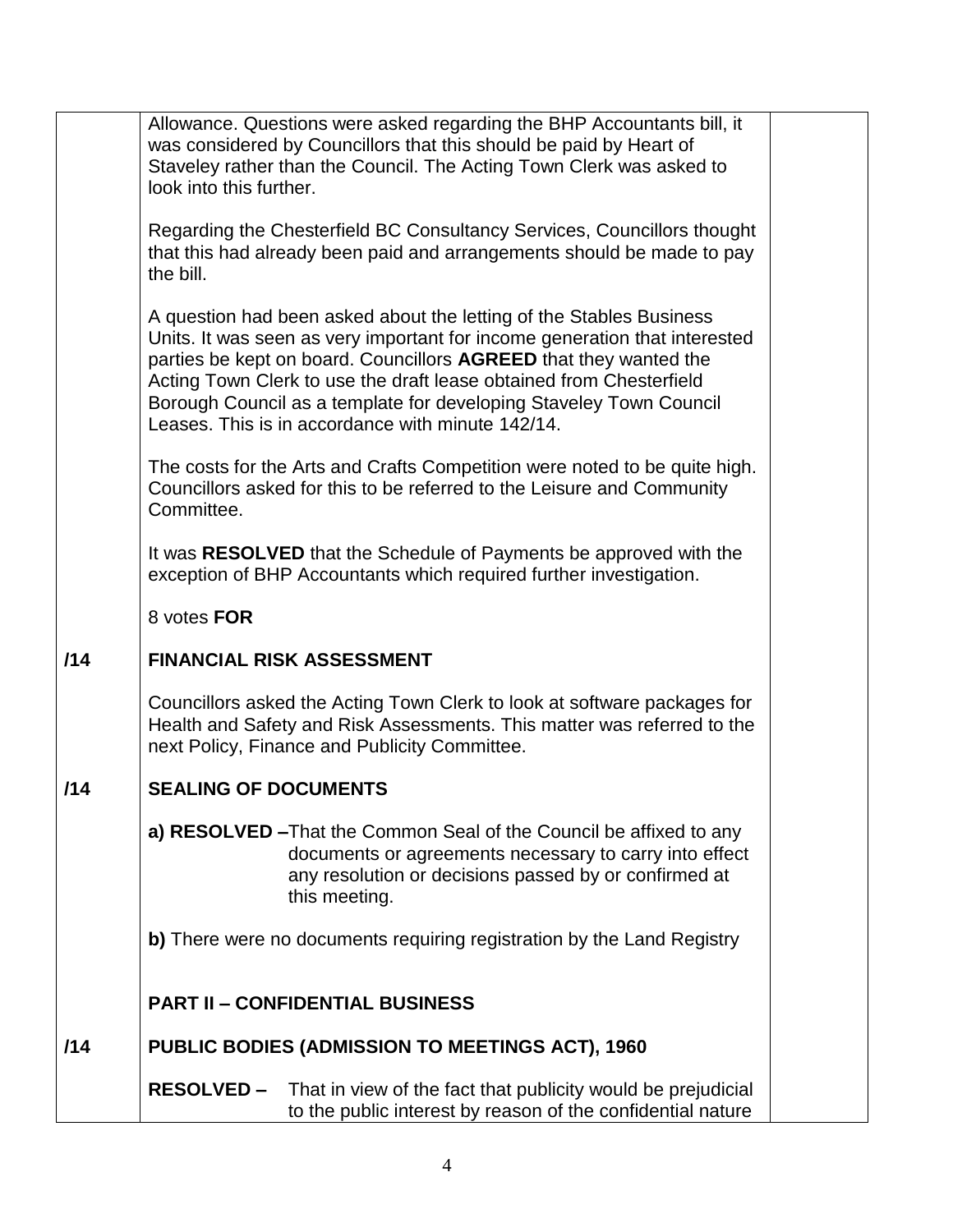|     | of the following matters, the public and representatives of<br>the press excluded from this meeting during the<br>discussion thereof.                                                                                                                                                                                                                                                                                                                                                                                                                                          |  |
|-----|--------------------------------------------------------------------------------------------------------------------------------------------------------------------------------------------------------------------------------------------------------------------------------------------------------------------------------------------------------------------------------------------------------------------------------------------------------------------------------------------------------------------------------------------------------------------------------|--|
| /14 | <b>OUTCOMES OF GRIEVANCE HEARINGS AND DISCIPLINARY</b><br><b>HEARINGS</b><br>Grievance 1 staff member 1:                                                                                                                                                                                                                                                                                                                                                                                                                                                                       |  |
|     | Several points were raised in a Grievance against the Council, the<br>majority of these were not upheld on any grounds however 3 instances<br>were found by the Hearing Panel to have "elements of grounds" against<br>individual members of the Council.                                                                                                                                                                                                                                                                                                                      |  |
|     | The Council <b>NOTED</b> that the report had been received but did not accept<br>it.                                                                                                                                                                                                                                                                                                                                                                                                                                                                                           |  |
|     | 8 votes FOR. Cllr A Hill did not vote                                                                                                                                                                                                                                                                                                                                                                                                                                                                                                                                          |  |
|     | Appeal Hearing of Grievance 1 staff member 1:                                                                                                                                                                                                                                                                                                                                                                                                                                                                                                                                  |  |
|     | The Panel concluded that they agree with the outcome of the original<br>hearing and do not uphold any further grievances.                                                                                                                                                                                                                                                                                                                                                                                                                                                      |  |
|     | The Council <b>NOTED</b> that the report had been received but did not accept<br>it.                                                                                                                                                                                                                                                                                                                                                                                                                                                                                           |  |
|     | 8 votes FOR. Cllr A Hill did not vote                                                                                                                                                                                                                                                                                                                                                                                                                                                                                                                                          |  |
|     | Council Members further stated that the Council had never seen the<br>allegations cited in Grievance 1 staff member 1 or subsequent appeal -<br>the Council must have the right to defend the Council. Councillors had<br>never received the recordings of the Grievances.                                                                                                                                                                                                                                                                                                     |  |
|     | The Council does not recognise the outcome as the process was<br>incorrect; this is because as soon as individual Councillors were<br>highlighted/ targeted the Grievance Hearing should have been adjourned<br>and the matter referred to the Standards Board. As such Councillors<br>agree they should have been given the opportunity to refute allegations at<br>the hearing not after reports have been submitted to complainants and<br>again as such the process was deemed to be flawed. These matters<br>would be picked up with the Council appointed HR Consultant. |  |
|     | Grievance 2 staff member 1:                                                                                                                                                                                                                                                                                                                                                                                                                                                                                                                                                    |  |
|     | The Hearing Panel reviewed and discussed all of the evidence provided<br>and concluded, that the three points presented to the Panel in relation to                                                                                                                                                                                                                                                                                                                                                                                                                            |  |